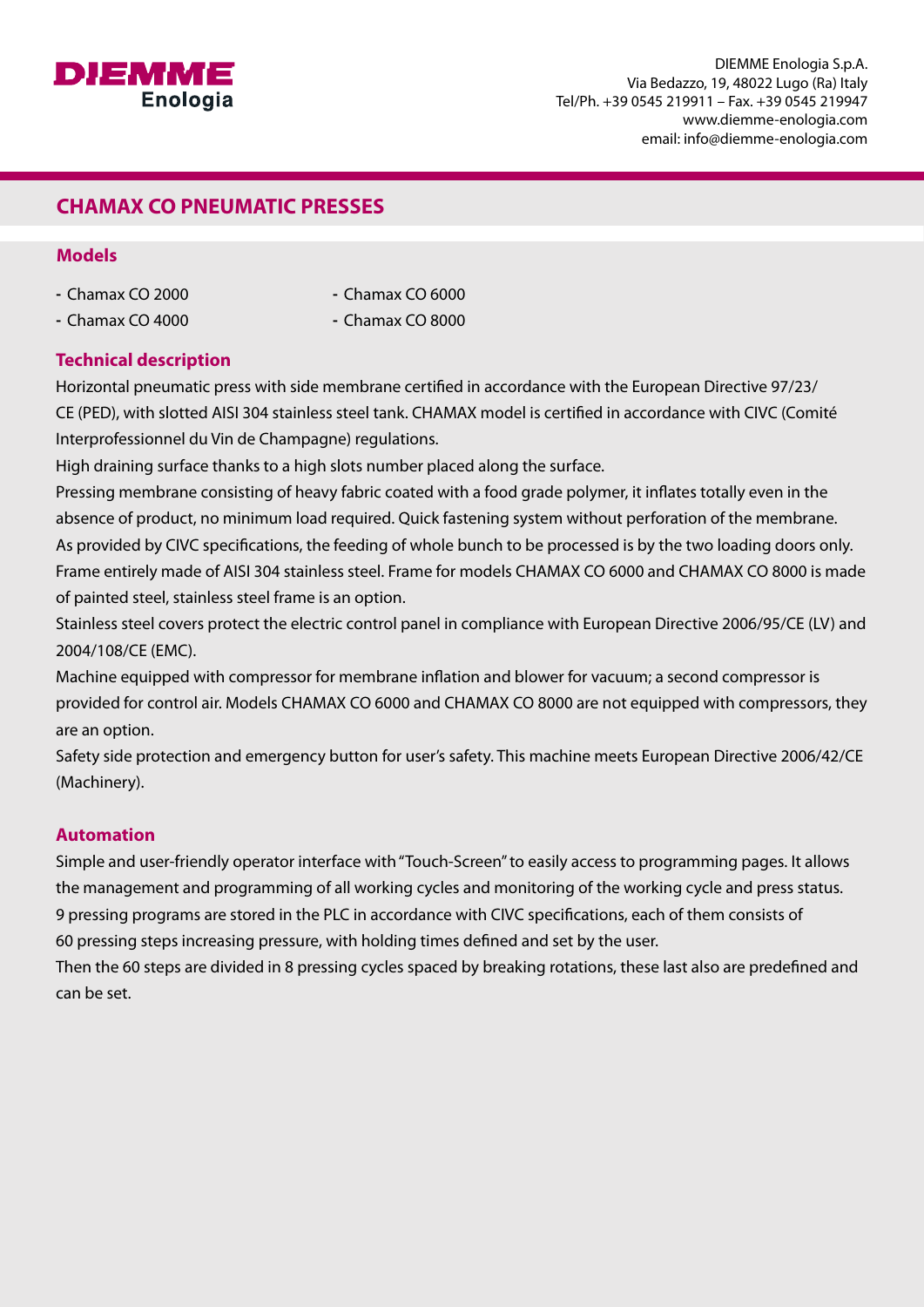| <b>OPTIONS</b>                       | <b>CO 2000</b>            | <b>CO 4000</b>            | <b>CO 6000</b> | <b>CO 8000</b> |
|--------------------------------------|---------------------------|---------------------------|----------------|----------------|
| Stainless steel frame                | standard                  | standard                  |                |                |
| Stainless steel raised feet          |                           |                           |                |                |
| Painted steel raised feet            | $\boldsymbol{\mathsf{X}}$ | $\boldsymbol{\mathsf{X}}$ |                |                |
| <b>Manual wheels</b>                 |                           |                           | X              | X              |
| Washing bar                          |                           |                           |                |                |
| Kouros Intelligent program           | $\boldsymbol{\mathsf{X}}$ |                           |                |                |
| Mimic panel                          |                           |                           |                |                |
| Compressor for membrane<br>inflation | standard                  | standard                  |                |                |
| Auxialiary compressor                | standard                  | di serie                  |                |                |

 $\bar{\mathbf{L}}$ 

● available

x not available

# **Drawing**